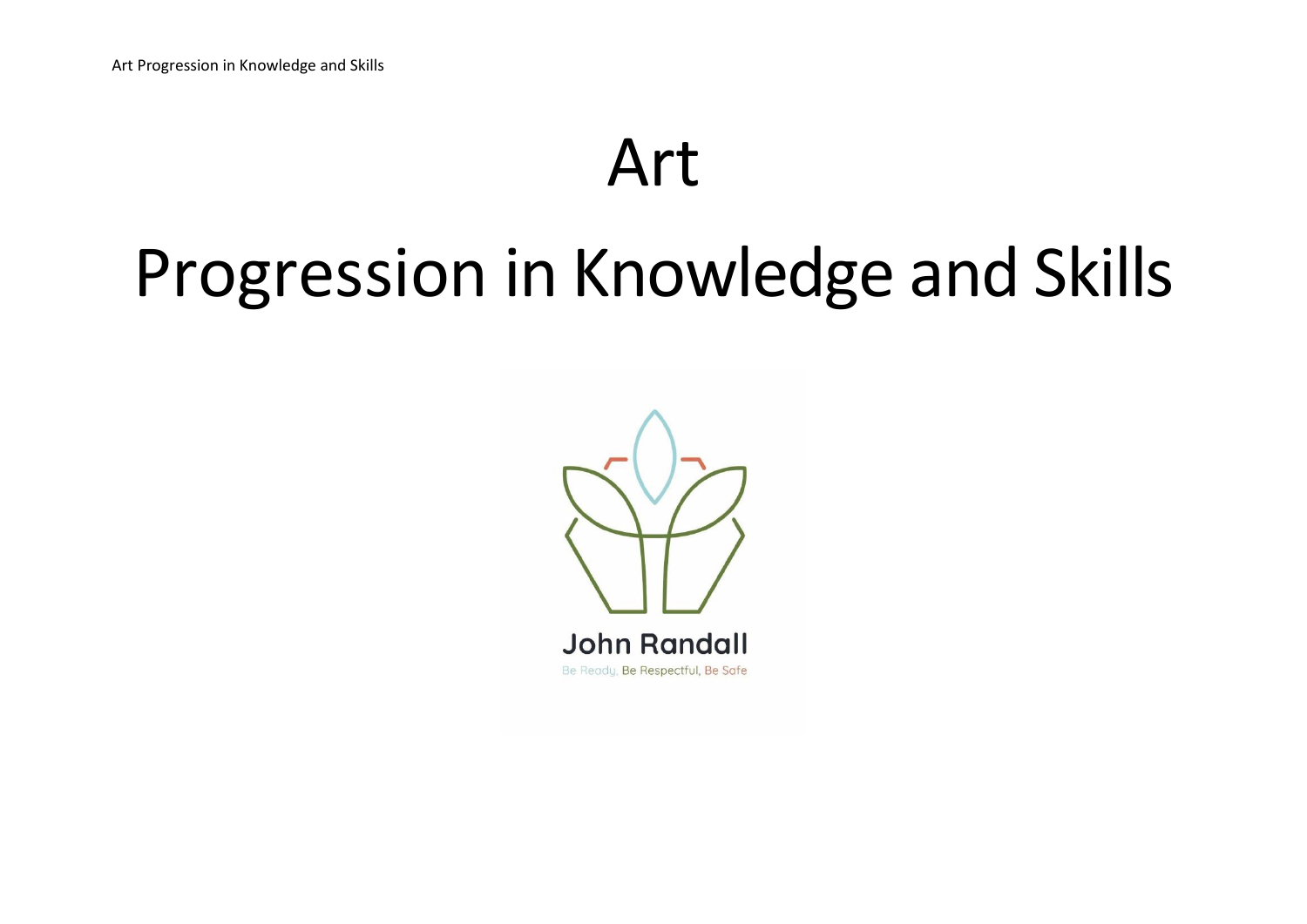|              | <b>EYFS</b>          | Year 1                                                           | Year 2                                  | Year <sub>3</sub>                                                                | Year 4                                                                            | Year 5             | Year 6                |  |
|--------------|----------------------|------------------------------------------------------------------|-----------------------------------------|----------------------------------------------------------------------------------|-----------------------------------------------------------------------------------|--------------------|-----------------------|--|
|              | - Chooses particular | - To use a range of media and                                    |                                         | Pupils should be taught to develop their techniques, including their control and |                                                                                   |                    |                       |  |
|              | colours to use for a | materials creatively to design and                               |                                         | use of materials, with creativity, experimentation and an increasing awareness   |                                                                                   |                    |                       |  |
|              | purpose.             | make products.                                                   |                                         | of different kinds of art, craft and design.                                     |                                                                                   |                    |                       |  |
|              | - Create simple      | - To use drawing, painting and                                   |                                         |                                                                                  |                                                                                   |                    |                       |  |
|              | representations of   |                                                                  | sculpture to develop and share their    | - to create sketchbooks to record their observations and use them to review      |                                                                                   |                    |                       |  |
|              | events, people and   |                                                                  | ideas, experiences and imagination.     | and revisit ideas.                                                               |                                                                                   |                    |                       |  |
|              | objects.             | - Develop a wide range of art and                                |                                         | - to improve their mastery of art and design techniques, including drawing,      |                                                                                   |                    |                       |  |
|              | - Represent own      |                                                                  | design techniques in colour, pattern,   |                                                                                  | painting and sculpture with a range of materials (pencil, charcoal, paint, clay). |                    |                       |  |
|              | ideas through art.   |                                                                  | texture, line, share, form and space.   |                                                                                  | - about great artists, architects and designers in history.                       |                    |                       |  |
|              | - Explores colours   |                                                                  | - About the work of a range of artists, |                                                                                  |                                                                                   |                    |                       |  |
|              | and how colours can  | craft makers and designers,                                      |                                         |                                                                                  |                                                                                   |                    |                       |  |
|              | be changed.          | describing the differences and<br>similarities between different |                                         |                                                                                  |                                                                                   |                    |                       |  |
|              | - Experiments to     |                                                                  |                                         |                                                                                  |                                                                                   |                    |                       |  |
|              | create different     |                                                                  | practices and disciplines, and making   |                                                                                  |                                                                                   |                    |                       |  |
|              | textures.            | links to their own work.                                         |                                         |                                                                                  |                                                                                   |                    |                       |  |
| Drawing      | Use senses to        | Talk about and                                                   | Talk about and use                      | Talk about the                                                                   | Use an increasing                                                                 | Apply              | Use and combine a     |  |
| (pencil,     | explore a variety of | use a range of                                                   | the drawing tools                       | visual and tactile                                                               | range of visual                                                                   | appropriate        | variety of drawing    |  |
| charcoal,    | drawing tools        | drawing tools-                                                   | and techniques                          | qualities of                                                                     | and tactile                                                                       | visual and tactile | and graphic           |  |
| inks, chalk, | (pencils, chalk,     | thick felt tip                                                   | previously                              | drawing and                                                                      | techniques. For                                                                   | techniques to      | materials, tools and  |  |
| pastels, ICT | charcoal etc.)       | pens, charcoal,                                                  | explored to share                       | painting media.                                                                  | example lines and                                                                 | suit the           | processes, working    |  |
| software)    |                      | wax crayon,                                                      | ideas.                                  | Experiment with                                                                  | marks e.g. direct,                                                                | intended           | on a range of scales, |  |
|              |                      | pastel.                                                          |                                         | the potential of                                                                 | meandering,                                                                       | purpose,           | e.g. pens, pencils,   |  |
|              |                      |                                                                  |                                         | various pencils -                                                                | accidental and                                                                    | Including the      | charcoal, pastels,    |  |
|              |                      |                                                                  |                                         | different                                                                        | intentional.                                                                      | use of computer    | inks, computer        |  |
|              |                      |                                                                  |                                         | gradients.                                                                       |                                                                                   | packages.          | packages.             |  |
|              | Make marks using a   | Use marks and                                                    | Use a wide range                        | Begin to explore                                                                 | Make images                                                                       | Use a framing      | Use simple            |  |
|              | range of media       | lines to                                                         | of different lines,                     | perspective by                                                                   | appear further                                                                    | device to isolate  | photographic          |  |
|              | (pencils, chalk,     | describe                                                         | e.g. thin, bold,                        | overlapping                                                                      | away by making                                                                    | areas of images    | techniques for        |  |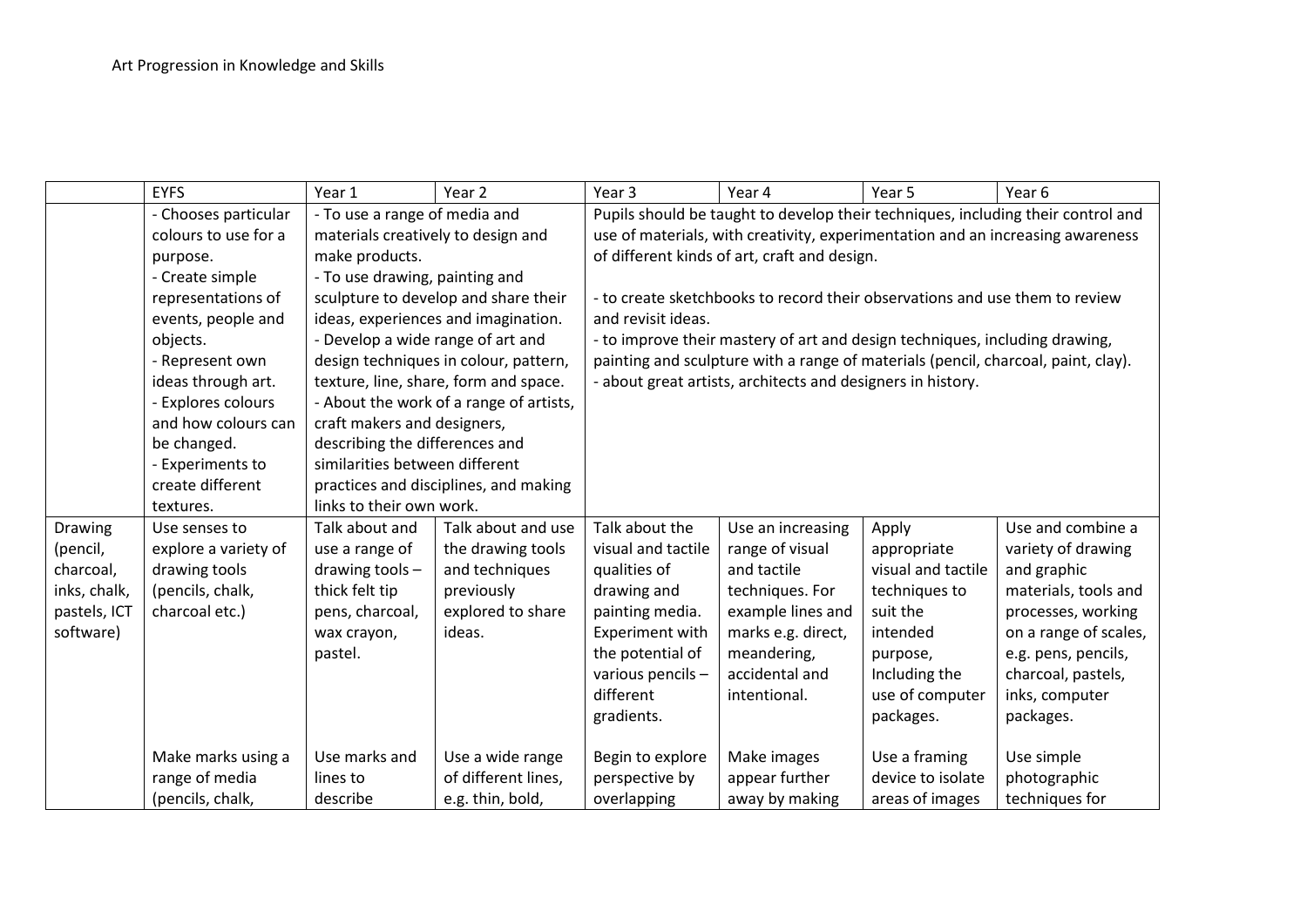| charcoal etc.)        | thoughts and      | feint, wavy,       | lines and shapes | them smaller and     | including the      | recording and        |
|-----------------------|-------------------|--------------------|------------------|----------------------|--------------------|----------------------|
| Investigate different | feelings. Begin   | broken etc.        | and, and by      | making parallel      | foreground,        | creating work.       |
| lines.                | to control lines. | Control line       | blurring the     | lines appear to      | background and     |                      |
|                       |                   | drawings.          | edges of distant | converge as they     | focal point.       |                      |
|                       |                   |                    | shapes.          | get further away     |                    |                      |
|                       |                   |                    |                  | from the viewer.     |                    |                      |
|                       |                   |                    |                  |                      |                    |                      |
|                       |                   | Use a digital      | Include          | Make a range of      | Use a wide         | Combine a range of   |
|                       |                   | viewfinder to      | increased detail | small studies in a   | range of           | effects to support   |
|                       |                   | select and record  | within work. Use | sketchbook using     | techniques to      | multi-media projects |
|                       |                   | shapes and         | line drawings to | a viewfinder to      | create a range     |                      |
|                       |                   | images.            | show the size    | select parts of an   | of effects.        |                      |
|                       |                   |                    | and relationship | arrangement,         |                    |                      |
|                       |                   |                    | of shapes. Use a | composition or       |                    |                      |
|                       |                   |                    | viewfinder to    | landscape.           |                    |                      |
|                       |                   |                    | isolate and      |                      |                    |                      |
|                       |                   |                    | record parts of  |                      |                    |                      |
|                       |                   |                    | an image.        |                      |                    |                      |
| Create simple         | Observe           |                    |                  |                      |                    |                      |
| drawings from         | anatomy (faces,   | Create simple      | Close            | Create a             | Use first hand     | Produce increasingly |
| observations.         | limbs).           | drawings based on  | observation.     | composition          | observations       | accurate drawings    |
|                       | Encourage         | things observed to | Accurate         | showing more         | using different    | of people. Concept   |
|                       | accurate          | create designs.    | drawings of      | than one figure.     | viewpoints,        | of perspective.      |
|                       | drawings of       |                    | people,          |                      | developing         | Create a             |
|                       | people.           |                    | particularly     |                      | more abstract      | composition          |
|                       |                   |                    | faces. Draw      |                      | representations.   | showing moving       |
|                       |                   |                    | outline of a     |                      |                    | figures.             |
|                       |                   |                    | simple figure.   |                      |                    |                      |
| Explore light and     | Begin to use      |                    |                  |                      |                    |                      |
| shadows.              | light and         | Discuss use of     | Use of light and | Identify and draw    | Effect of light on | Effect of light on   |
|                       | shadow in         | shadows. Use of    | dark to explore  | the effect of light. | objects and        | objects and people   |
|                       | drawings.         | light and dark to  | drawing the      | Scale and            | people from        | from different       |
|                       |                   | represent ideas.   | effect of light. | proportion.          | different          | directions. Produce  |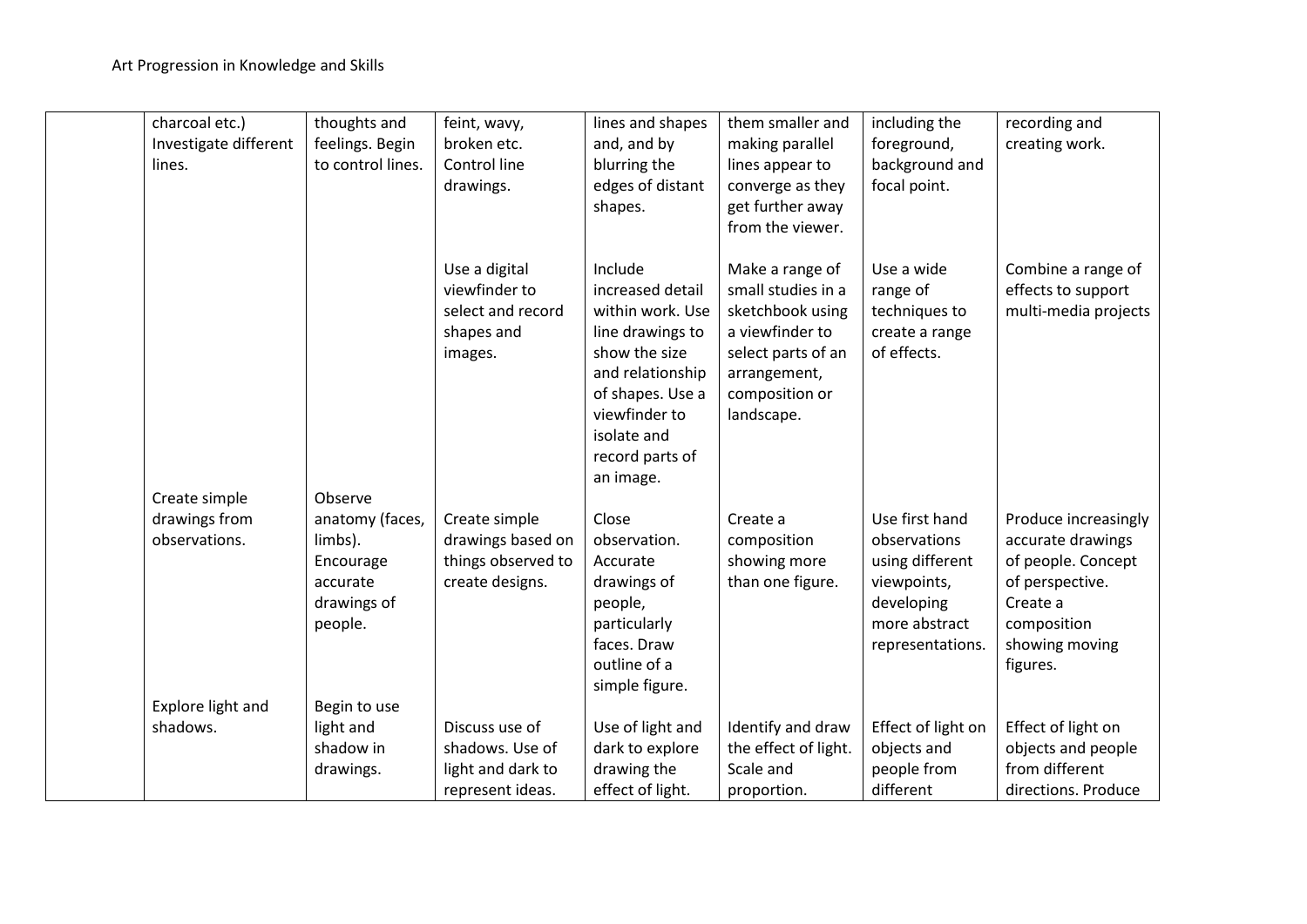|                                                                                   |                                                                                                                                                                        |                                                                                                                                  |                                                                                                                                                    |                                                                                                                                                 | Accurate<br>drawings of<br>whole people<br>including<br>proportion and<br>placement.                                                                  | directions. Begin<br>to produce<br>increasingly<br>accurate<br>drawings of<br>people.                                               | accurate drawings<br>of people.                                                                                                                                                        |
|-----------------------------------------------------------------------------------|------------------------------------------------------------------------------------------------------------------------------------------------------------------------|----------------------------------------------------------------------------------------------------------------------------------|----------------------------------------------------------------------------------------------------------------------------------------------------|-------------------------------------------------------------------------------------------------------------------------------------------------|-------------------------------------------------------------------------------------------------------------------------------------------------------|-------------------------------------------------------------------------------------------------------------------------------------|----------------------------------------------------------------------------------------------------------------------------------------------------------------------------------------|
| Colour<br>(painting,<br>ink, dye,<br>textiles,<br>pencils,<br>crayon,<br>pastels) | Use the senses to<br>explore a range of<br>painting materials,<br>e.g. thick, thin,<br>ready mix, powder<br>finger paints etc.                                         | Talk about a<br>range of<br>painting<br>materials, e.g.<br>ready mix,<br>powder, poster,<br>water colours                        | Use an increasing<br>range of paints to<br>create different<br>textures.                                                                           | Use a range of<br>tools to apply<br>paint, and<br>create pattern.<br>Techniques-<br>apply colour<br>using dotting,<br>scratching,<br>splashing. | Mix paint and<br>other materials to<br>create detailed<br>patterns and<br>textures.                                                                   | Select and apply<br>a wide range of<br>appropriate<br>painting<br>techniques,<br>giving reasons<br>for choices.                     | Use and combine a<br>variety of painting<br>and graphic<br>materials, tools and<br>processes, working<br>on a range of scales,<br>e.g. brushes, inks,<br>paints, computer<br>packages. |
|                                                                                   | Use everyday<br>objects to make<br>marks in paint, e.g.<br>cotton reels, sticks,<br>wheels on cars etc.                                                                | Use a wide<br>range of tools<br>to make marks,<br>e.g. brushes,<br>rollers, palette<br>knife.                                    | Use an increasing<br>range of painting<br>tools and simple<br>techniques.                                                                          | Combine paint<br>and other<br>materials<br>effectively to<br>create detail and<br>texture.                                                      | Use a wide range<br>of painting<br>techniques to<br>create different<br>effects.                                                                      | Use a range of<br>brushstrokes to<br>indicate changes<br>in shape and<br>form.                                                      | Use a range of<br>brushstrokes to<br>indicate changes in<br>shape and form<br>purposefully to<br>create effect.                                                                        |
|                                                                                   | Experimenting with<br>and using primary<br>colours. Exploring<br>mixing primary<br>colours to create<br>secondary colours.<br>Begin to talk about<br>what happens when | Talk about what<br>happens when<br>colours are<br>mixed together.<br>Name all the<br>primary and<br>secondary<br>colours. Darken | Identify the<br>primary colours<br>needed to mix all<br>secondary colours.<br>Make as many<br>tones of one<br>colour as possible<br>(using white). | Mix shades of<br>primary and<br>secondary<br>colours<br>accurately to<br>create specific<br>shades of<br>colour.                                | Use knowledge of<br>colour families to<br>create contrast.<br>Create light and<br>dark tones.<br>Colour mixing and<br>matching; tint,<br>tone, shade. | Use paint to<br>represent<br>objects in<br>different ways,<br>e.g. to show<br>light that comes<br>from more than<br>one source etc. | Colour for purposes.<br>Colour to express<br>feelings.                                                                                                                                 |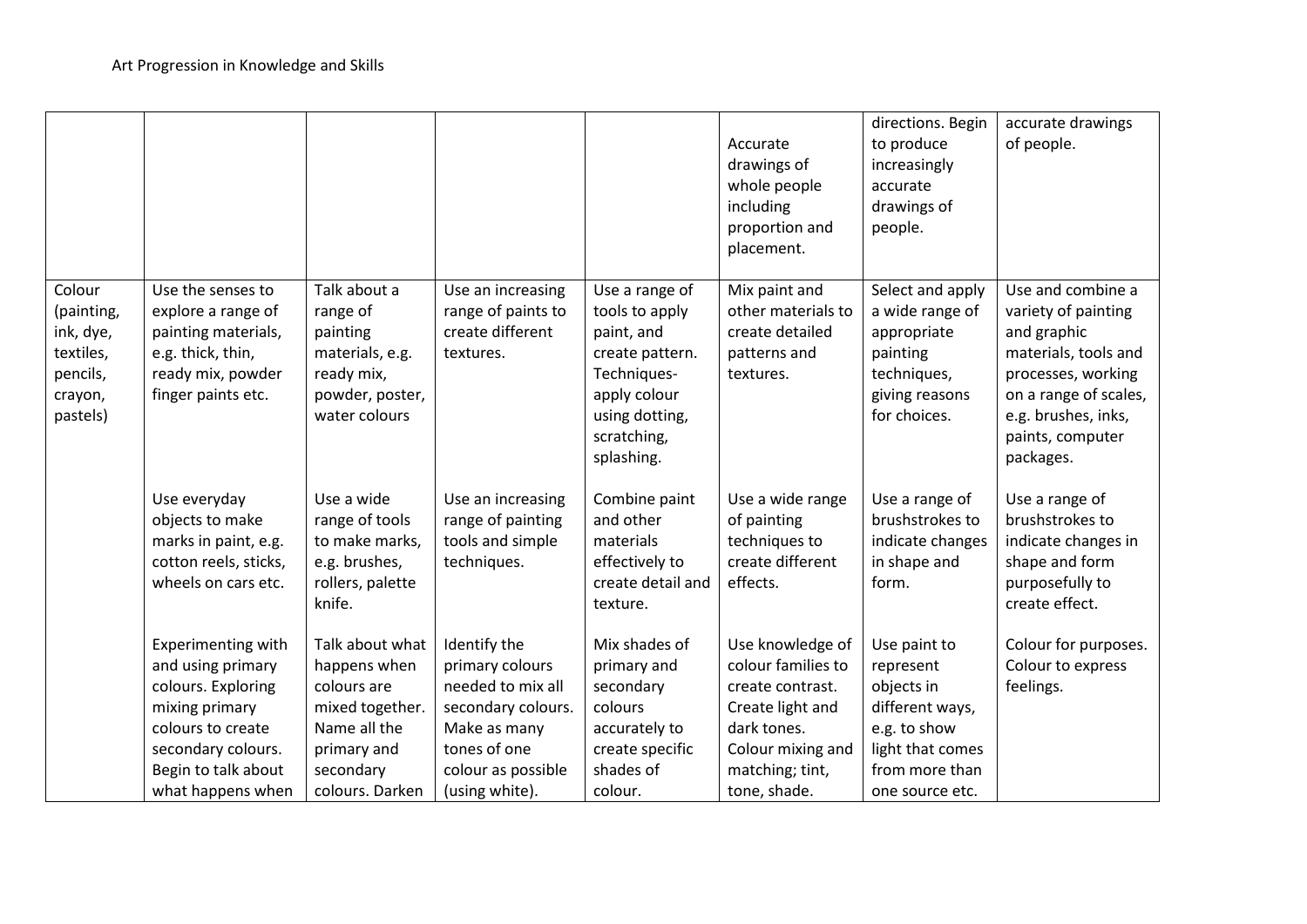|                                                                                                            | colours are mixed<br>together.                                                                                                                                                                             | colours using<br>black.                                                                                                                    | Darken colours<br>without using<br>black.                                                                                |                                                                                                                                                   |                                                                                                                                |                                                                                                                                                                   |                                                                                                                                                                                                                                                   |
|------------------------------------------------------------------------------------------------------------|------------------------------------------------------------------------------------------------------------------------------------------------------------------------------------------------------------|--------------------------------------------------------------------------------------------------------------------------------------------|--------------------------------------------------------------------------------------------------------------------------|---------------------------------------------------------------------------------------------------------------------------------------------------|--------------------------------------------------------------------------------------------------------------------------------|-------------------------------------------------------------------------------------------------------------------------------------------------------------------|---------------------------------------------------------------------------------------------------------------------------------------------------------------------------------------------------------------------------------------------------|
| <b>Texture</b><br>(for<br>example:<br>textiles,<br>clay, sand,<br>plaster,<br>stone)                       | Use the senses to<br>explore a range of<br>textiles and<br>materials e.g. wool,<br>cotton, felt etc. Use<br>a range of every day<br>fabrics and materials<br>to create pictures.<br>Simple collages.       | Talk about a<br>range of textiles<br>and materials<br>e.g. plain<br>patterned,<br>Collage -<br>sort according<br>to specific<br>qualities. | Use a range of<br>materials to create<br>pictures and<br>collage.<br>Overlapping and<br>overlaying to<br>create effects. | Use and talk<br>about natural<br>and manmade<br>materials.<br>Simple appliqué<br>work (applying<br>one material to<br>the surface of<br>another). | Use an increasing<br>range of<br>decorative<br>techniques, e.g.<br>fabric paints and<br>dye, folds, pleats,<br>beads etc.      | Use quilting,<br>wire, padding<br>and appliqué to<br>support 3D<br>projects.                                                                                      | Work with textiles<br>using a variety of<br>materials, tools and<br>techniques, e.g.<br>painting, dyeing,<br>weaving, felting,<br>stitching, quilting,<br>applique and<br>collage.                                                                |
|                                                                                                            | Simple weaving.<br>Explore using a<br>range of joining<br>materials (wool,<br>string, cable ties<br>etc.)                                                                                                  | Use a range of<br>materials to<br>create<br>weavings. Use a<br>range of joining<br>materials.                                              | Use large eyed<br>needles.<br>Start to explore<br>simple stitches.                                                       | Use smaller<br>eyed needles<br>and finer<br>threads.<br>Running<br>stitches. Explore<br>other simple<br>stitches.                                 | Use a wider<br>variety of<br>Stitches $-$ e.g.<br>cross stitch and<br>overstitch.                                              | Use more<br>complex<br>stitches, eg.<br>blanket stitch,<br>herringbone and<br>embroidery.<br>Embellish work.                                                      | Combine a range of<br>stitches. Develops<br>experience in<br>embellishing.<br>Applies knowledge<br>of different<br>techniques to<br>express feelings.                                                                                             |
| Form (3D<br>work.<br>For<br>example:<br>clay,<br>dough,<br>boxes,<br>wire, paper<br>sculpture,<br>mod roc) | Use the senses to<br>explore a range of<br>modelling materials,<br>e.g. salt dough, play<br>dough. junk<br>modelling materials<br>etc. Handling,<br>feeling,<br>enjoying and<br>manipulating<br>materials. | Talk about a<br>range of<br>modelling<br>materials, e.g.<br>salt dough, play<br>dough. junk<br>modelling<br>materials etc                  | Talk about and<br>explain the use of<br>a range of<br>modelling<br>materials.                                            | Create a 3D<br>model using a<br>range of<br>modelling<br>materials.                                                                               | Create free-<br>standing 3D<br>models using<br>different<br>materials taking<br>time to reflect<br>and refine as they<br>work. | Create<br>increasingly<br>complex 3D<br>forms using a<br>wide range of<br>materials, taking<br>time to refine<br>and reflect on<br>their own and<br>others' work. | Use a variety of<br>natural and man-<br>made materials to<br>create reliefs and<br>sculptures,<br>constructing and<br>modelling with<br>wood, plastics, wire<br>and clay, taking into<br>account the<br>properties of media<br>being used and use |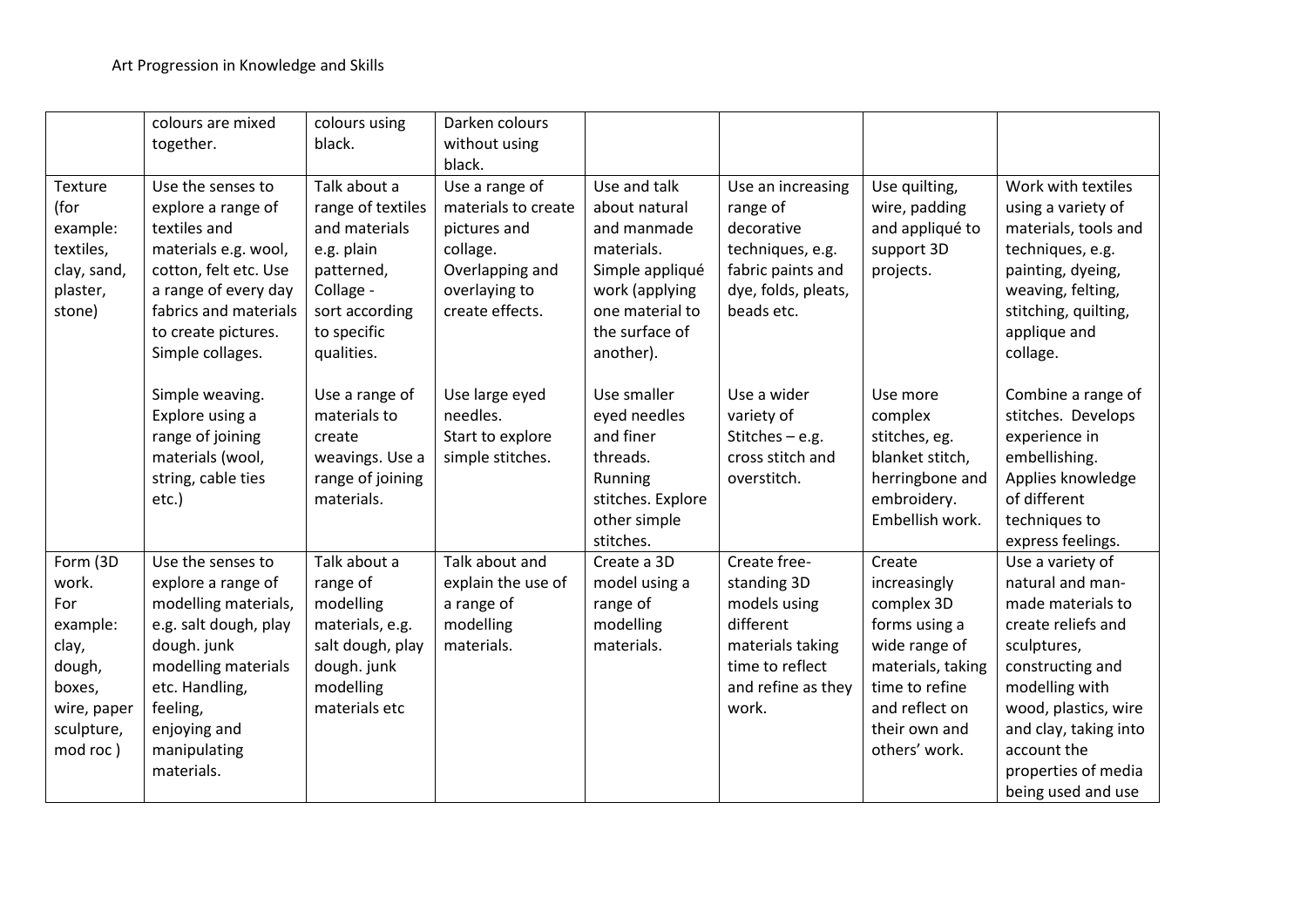|                                                                                                    | Use everyday<br>objects to make<br>marks in modelling<br>materials e.g. cotton<br>reels, sticks, wheels<br>on cars etc.              | Explore the use<br>of a range of<br>modelling<br>materials. Use a<br>range of tools<br>to create marks<br>and patterns.                                                                                  | Shape and join<br>clay to make a<br>thumb pot using<br>slip and impress<br>prints.                                                                                                         | Roll and shape<br>clay to produce<br>a coil pot and<br>relief tiles.                                                                                                                                       | Shape and form<br>clay to produce a<br>slab pot or<br>container based<br>on a basic 3D<br>shape, eg. carving<br>patterns of shape<br>in a surface.                                                               | Use basic<br>techniques to<br>join, combine<br>and shape clay<br>or mod roc, eg.<br>subtractive and<br>additive.                                                                                      | appropriate media<br>for a specific<br>purpose.<br>Use a wide range of<br>techniques to join,<br>combine and shape<br>clay or mod roc.<br>eg. subtractive and<br>additive.                                                                                                           |
|----------------------------------------------------------------------------------------------------|--------------------------------------------------------------------------------------------------------------------------------------|----------------------------------------------------------------------------------------------------------------------------------------------------------------------------------------------------------|--------------------------------------------------------------------------------------------------------------------------------------------------------------------------------------------|------------------------------------------------------------------------------------------------------------------------------------------------------------------------------------------------------------|------------------------------------------------------------------------------------------------------------------------------------------------------------------------------------------------------------------|-------------------------------------------------------------------------------------------------------------------------------------------------------------------------------------------------------|--------------------------------------------------------------------------------------------------------------------------------------------------------------------------------------------------------------------------------------------------------------------------------------|
|                                                                                                    | Constructing,<br>building and<br>destroying.<br>Shape and model.                                                                     | Construct and<br>use materials to<br>make known<br>objects for a<br>purpose. Make<br>simple joins.                                                                                                       | Awareness of<br>natural and man-<br>made form to<br>shape and form<br>from direct<br>observation<br>(malleable and<br>rigid).                                                              | Understanding<br>of different<br>adhesives and<br>methods of<br>construction<br>aesthetics.                                                                                                                | Use different<br>adhesives and<br>methods of<br>construction<br>aesthetics.                                                                                                                                      | Analyse and<br>interpret natural<br>and manmade<br>forms of<br>construction.                                                                                                                          | Shape, form, model<br>and join.                                                                                                                                                                                                                                                      |
| Printing<br>(found<br>materials,<br>fruit/veg,<br>wood<br>blocks,<br>press print,<br>lino, string) | Use the senses to<br>explore a range of<br>printing materials<br>and tools, e.g. found<br>objects, rubbings.<br>Eg. hands, feet etc. | Talk about a<br>range of<br>printing<br>materials and<br>tools, e.g. found<br>objects, potato<br>prints etc. Use<br>an increasing<br>range of<br>everyday<br>objects to<br>create marks<br>and patterns. | Talk about and<br>recreate patterns<br>in the<br>environment.<br>Identify the<br>different forms<br>printing takes.<br>Print with a<br>growing range of<br>objects. Eg. string<br>printing | Compare and<br>recreate shapes<br>and patterns in<br>nature and the<br>environment.<br>Talk about the<br>ways in which<br>patterns are<br>made, e.g.<br>overlapping of<br>shapes, repeats.<br>Eg. marbling | Create and use<br>shapes and<br>patterns in<br>nature, the<br>environment and<br>different cultures<br>and times. Talk<br>about geometric,<br>symmetrical and<br>asymmetrical<br>patterns.<br>Eg. press printing | Use and<br>incorporate<br>shapes and<br>patterns in<br>nature, the<br>environment<br>and different<br>cultures and<br>times. Talk<br>about and<br>evaluate a wide<br>range of<br>complex<br>patterns. | Use a variety of<br>printing techniques<br>and methods, e.g.<br>mono/block printing<br>techniques and<br>various screen<br>printing methods.<br>Builds up drawings<br>and images of whole<br>or parts of items.<br><b>Explore printing</b><br>techniques used by<br>various artists. |